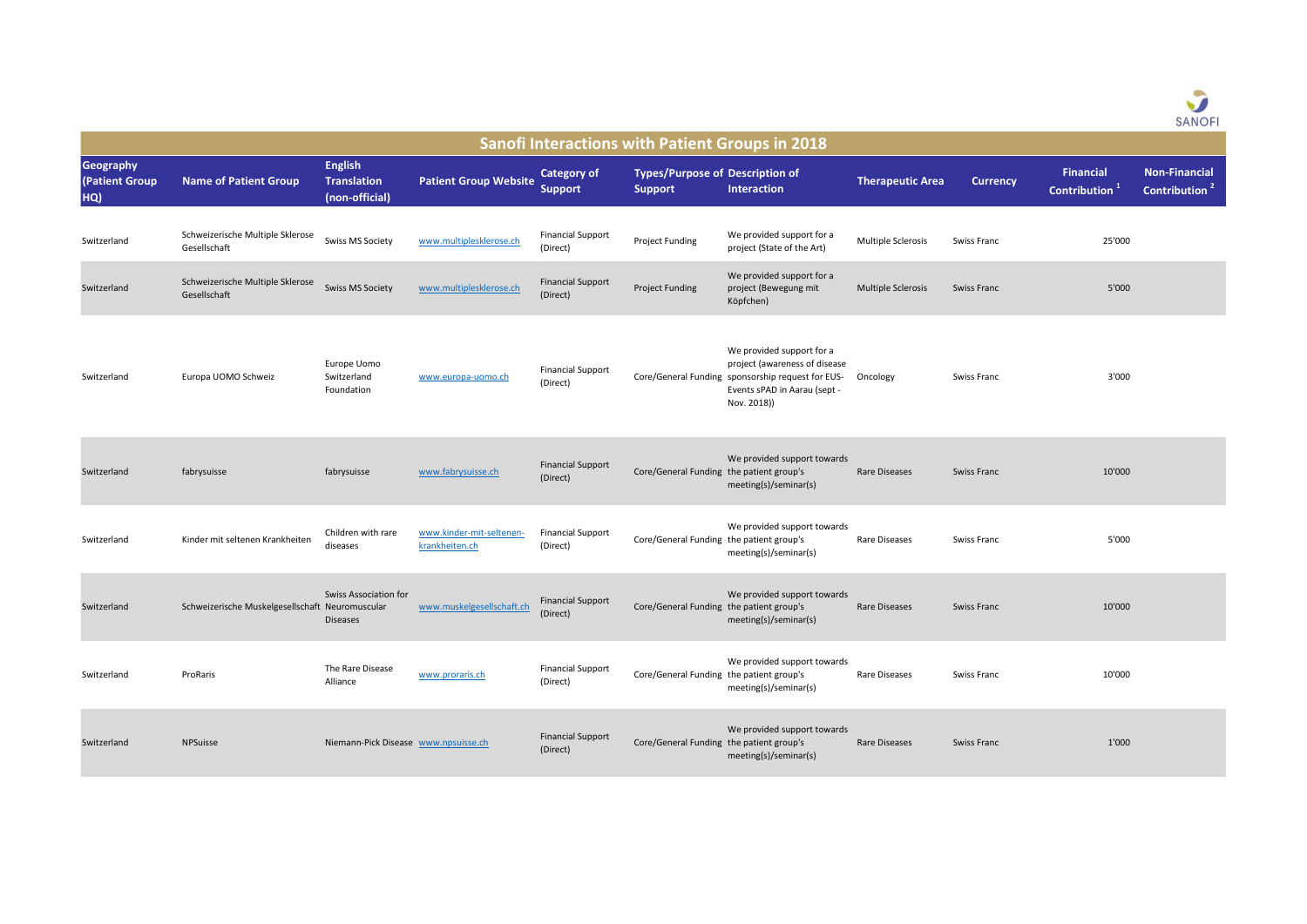| Switzerland | fabrysuisse                            | fabrysuisse                                           | www.fabrysuisse.ch                                 | <b>Financial Support</b><br>(Indirect) | <b>Project Funding</b> | Third - party support provided<br>by (translation service<br>company) on our behalf for<br>translate english speech during<br>the annual patient meeting. | Rare Diseases                    | Swiss Franc | 3'958  |
|-------------|----------------------------------------|-------------------------------------------------------|----------------------------------------------------|----------------------------------------|------------------------|-----------------------------------------------------------------------------------------------------------------------------------------------------------|----------------------------------|-------------|--------|
| Switzerland | Rheumaliga                             | <b>Swiss Association</b><br><b>Against Rheumatism</b> | www.rheumaliga.ch                                  | Financial support<br>(direct)          |                        | We provided financial support<br>Core/General Funding to enable the group to work on Rheumatoid Arthritis Swiss Franc<br>its stated activities in 2018    |                                  |             | 5'000  |
| Switzerland | Rheumaliga                             | <b>Swiss Association</b><br><b>Against Rheumatism</b> | www.rheumaliga.ch                                  | Financial support<br>(direct)          | <b>Project Funding</b> | We provided funding to<br>generate an online test for<br>patients                                                                                         | <b>Rheumatoid Arthritis</b>      | Swiss Franc | 10'000 |
| Switzerland | Rheumaliga                             | <b>Swiss Association</b><br><b>Against Rheumatism</b> | www.rheumaliga.ch                                  | Financial support<br>(direct)          | <b>Project Funding</b> | We provided funding for an<br>update of the disease<br>awarenss booklet for RA<br>patients                                                                | Rheumatoid Arthritis Swiss Franc |             | 20'000 |
| Switzerland | Ligue Vaudoise contre le<br>rhumatisme | <b>Swiss Association</b><br><b>Against Rheumatism</b> | www.liguerhumatisme-vaud.                          | Financial support<br>(direct)          | Project Funding        | We provided funding for a<br>patient information meeting<br>regarding "Intestin, microbiote<br>et rhumatismes                                             | Rheumatoid Arthritis Swiss Franc |             | 500    |
| Switzerland | aha - Allergiezentrum Schweiz          | Swiss Allergy Centre www.aha.ch                       |                                                    | Financial support<br>(direct)          | <b>Project Funding</b> | We provided funding for an<br>educational meeting for nurses                                                                                              | <b>Atopic Dermatitis</b>         | Swiss Franc | 11'320 |
| Switzerland | diabetesschweiz                        | The Swiss Diabetes<br>Association                     | www.diabetesgeselleschaft.c Financial Support<br>h | (Direct)                               | Project Funding        | We provided support towards<br>the patient group's<br>meeting(s)/seminar(s) -<br>Jahrstagung                                                              | <b>Diabetes</b>                  | Swiss Franc | 1'000  |
| Switzerland | Association valaisanne du diabète      | The Wallis Diabetes<br>Association                    | www.avsd.ch                                        | <b>Financial Support</b><br>(Direct)   | <b>Project Funding</b> | We provided support towards<br>the patient group's<br>meeting(s)/seminar(s) -<br>journée annuelle d'information                                           | <b>Diabetes</b>                  | Swiss Franc | 550    |
| Switzerland | diabetesbiel-bienne                    | The Biel Diabetes<br>Association                      | www.diabetesbiel-bienne.ch                         | <b>Financial Support</b><br>(Direct)   |                        | We provided support to enable<br>Core/General Funding the patient group to pursue its Diabetes<br>stated objectives                                       |                                  | Swiss Franc | 800    |
| Switzerland | diabeteszug                            | The zug Diabetes<br>Association                       | www.diabeteszug.ch                                 | <b>Financial Support</b><br>(Direct)   | <b>Project Funding</b> | We provided support for a<br>project (Weltdiabetestag Zug)                                                                                                | <b>Diabetes</b>                  | Swiss Franc | 250    |